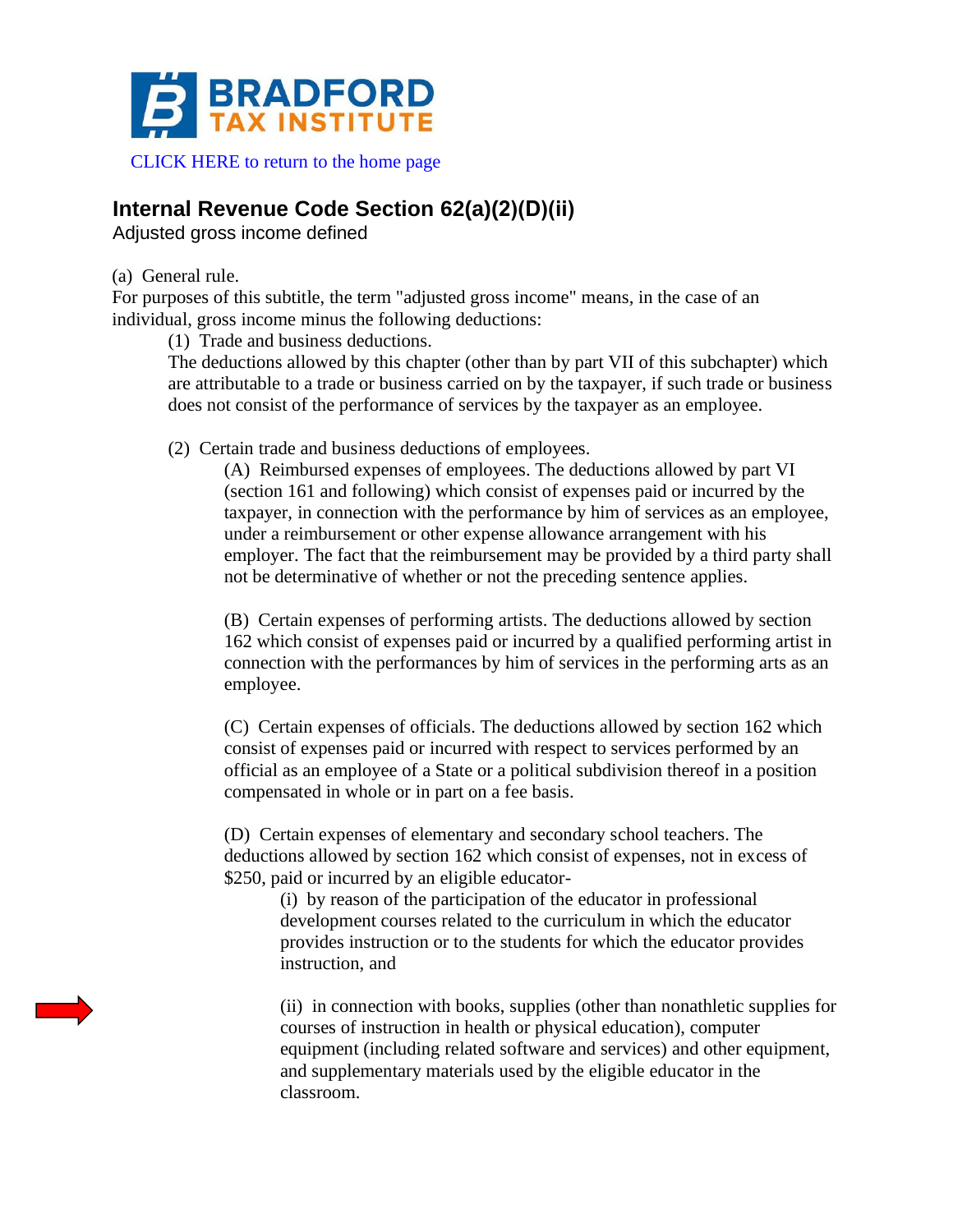(E) Certain expenses of members of reserve components of the Armed Forces of the United States. The deductions allowed by section 162 which consist of expenses, determined at a rate not in excess of the rates for travel expenses (including per diem in lieu of subsistence) authorized for employees of agencies under subchapter I of chapter 57 of title 5, United States Code, paid or incurred by the taxpayer in connection with the performance of services by such taxpayer as a member of a reserve component of the Armed Forces of the United States for any period during which such individual is more than 100 miles away from home in connection with such services.

(3) Losses from sale or exchange of property.

The deductions allowed by part VI (sec. 161 and following) as losses from the sale or exchange of property.

(4) Deductions attributable to rents and royalties.

The deductions allowed by part VI (sec. 161 and following), by section 212 (relating to expenses for production of income), and by section 611 (relating to depletion) which are attributable to property held for the production of rents or royalties.

(5) Certain deductions of life tenants and income beneficiaries of property. In the case of a life tenant of property, or an income beneficiary of property held in trust, or an heir, legatee, or devisee of an estate, the deduction for depreciation allowed by section 167 and the deduction allowed by section 611 .

(6) Pension, profit-sharing, and annuity plans of self-employed individuals. In the case of an individual who is an employee within the meaning of section  $401(c)(1)$ , the deduction allowed by section 404 .

(7) Retirement savings.

The deduction allowed by section 219 (relating to deduction of certain retirement savings).

(8) Repealed.

(9) Penalties forfeited because of premature withdrawal of funds from time savings accounts or deposits.

The deductions allowed by section 165 for losses incurred in any transaction entered into for profit, though not connected with a trade or business, to the extent that such losses include amounts forfeited to a bank, mutual savings bank, savings and loan association, building and loan association, cooperative bank or homestead association as a penalty for premature withdrawal of funds from a time savings account, certificate of deposit, or similar class of deposit.

(10) Repealed.

(11) Reforestation expenses.

The deduction allowed by section 194.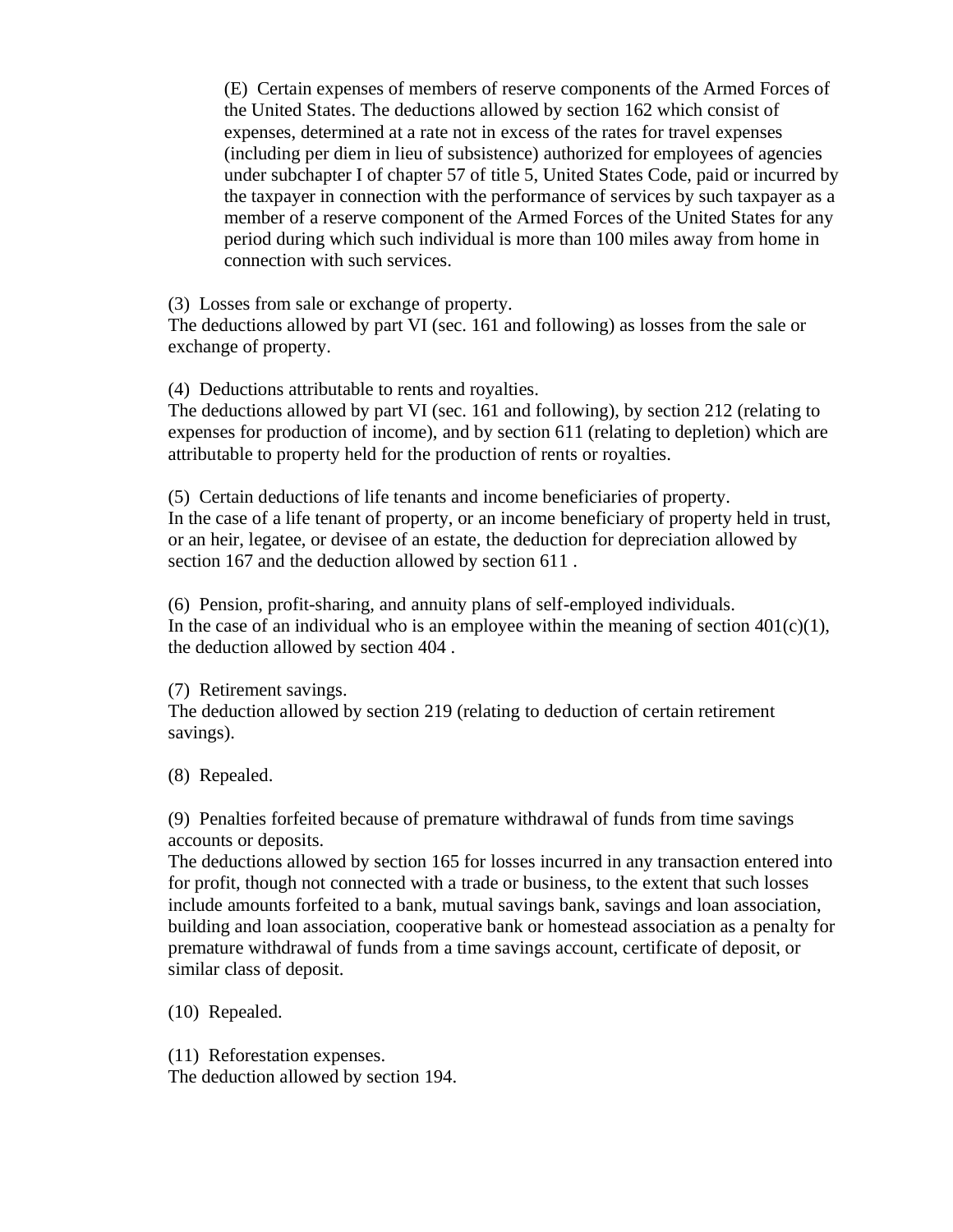(12) Certain required repayments of supplemental unemployment compensation benefits. The deduction allowed by section 165 for the repayment to a trust described in paragraph (9) or  $(17)$  of section  $501(c)$  of supplemental unemployment compensation benefits received from such trust if such repayment is required because of the receipt of trade readjustment allowances under section 231 or 232 of the Trade Act of 1974 (19 U.S.C. 2291 and 2292).

(13) Jury duty pay remitted to employer.

Any deduction allowable under this chapter by reason of an individual remitting any portion of any jury pay to such individual's employer in exchange for payment by the employer of compensation for the period such individual was performing jury duty. For purposes of the preceding sentence, the term "jury pay" means any payment received by the individual for the discharge of jury duty.

(14) Repealed.

(15) Moving expenses. The deduction allowed by section 217.

(16) Archer MSAs. The deduction allowed by section 220.

(17) Interest on education loans. The deduction allowed by section 221.

(18) Higher education expenses. The deduction allowed by section 222.

(19) Health savings accounts. The deduction allowed by section 223.

(20) Costs involving discrimination suits, etc.

Any deduction allowable under this chapter for attorney fees and court costs paid by, or on behalf of, the taxpayer in connection with any action involving a claim of unlawful discrimination (as defined in subsection (e) ) or a claim of a violation of subchapter III of chapter 37 of title 31, United States Code, or a claim made under section 1862(b)(3)(A) of the Social Security Act (42 U.S.C. 1395y(b)(3)(A)). The preceding sentence shall not apply to any deduction in excess of the amount includible in the taxpayer's gross income for the taxable year on account of a judgment or settlement (whether by suit or agreement and whether as lump sum or periodic payments) resulting from such claim.

(21) Attorneys' fees relating to awards to whistleblowers.

(A) In general. Any deduction allowable under this chapter for attorney fees and court costs paid by, or on behalf of, the taxpayer in connection with any award under-

(i) section 7623(b), or

(ii) in the case of taxable years beginning after December 31, 2017, any action brought under